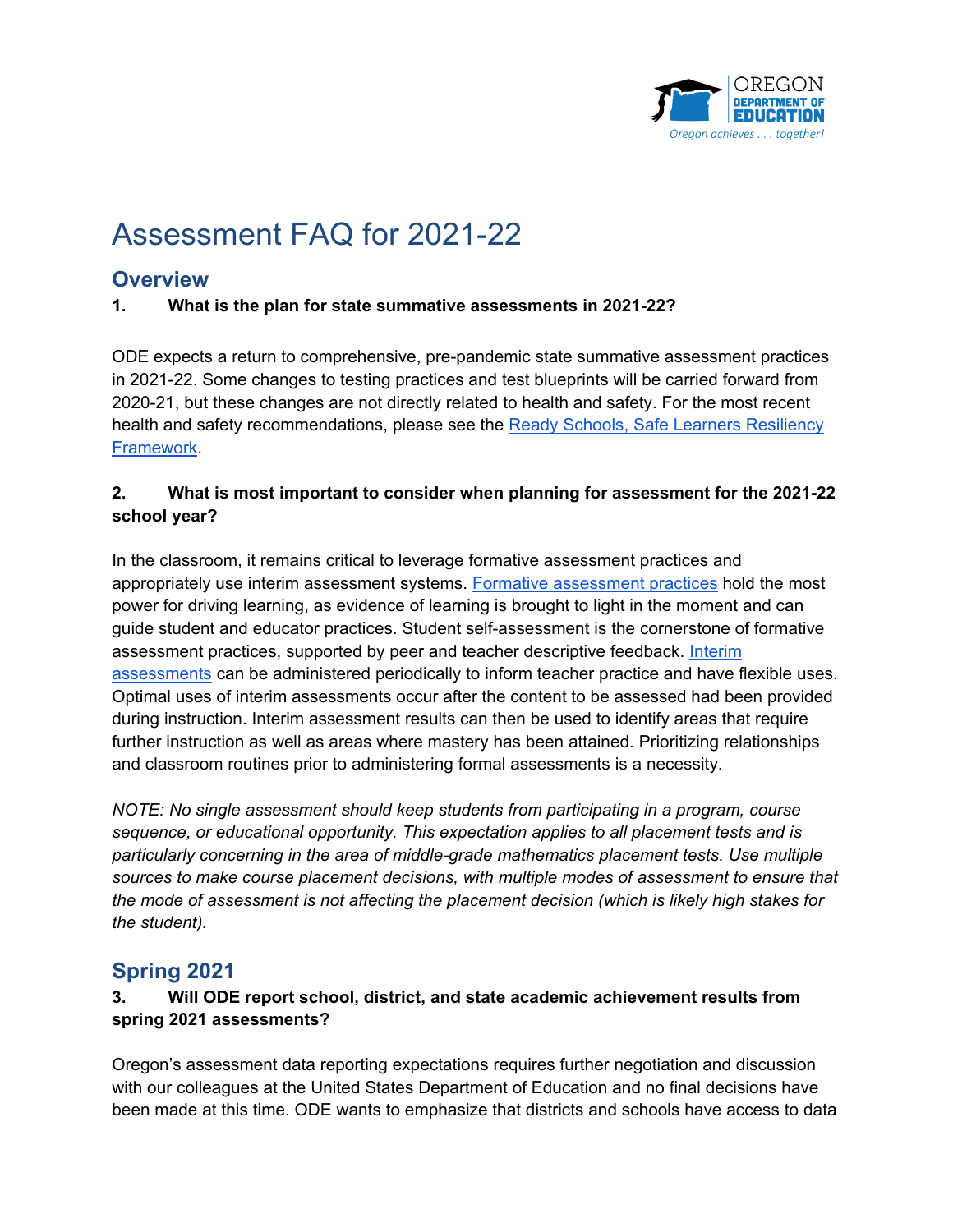

for all students who participated in our state summative assessments in spring 2021. Consistent with the requirements in OAR 581-022-2270  $6(c)$ , families whose children participated in spring 2021 state summative assessments must be provided with Individual Score Reports. Note that these data are available in ODE's secure district website applications for official score reporting, such as Secure Assessment Reports. They are not available in the Centralized Reporting System or its predecessor the Online Reporting System, which are sources of unofficial score reports.

Please contact your [Regional ESD Partner](https://www.oregon.gov/ode/educator-resources/assessment/Documents/esdpartners.pdf) for help with score retrieval.

# **4. What are appropriate and inappropriate uses of student achievement data from spring 2021?**

Given historically low participation rates, summative achievement data from the spring 2021 administration in English language arts, mathematics, and science have limited utility and cannot fulfill their defined purposes within assessment and accountability systems. The results can be used to provide educators with a reliable snapshot of individual student performance for those who participated in relation to Oregon's content standards and benchmarks. In the 2020- 21 school year, performance was heavily impacted by limitations in opportunity to learn, as well, which must inform all interpretations.

Pursuant to our Technical Advisory Committee's recommendation, ODE advises that summative assessment results from the spring 2021 test administrations in ELA, mathematics, and science not be used to compare schools or districts unless an 80% participation threshold is met. These data should also not be used for high stakes decisions that have individual consequences, including, but not limited to: student grades, student grade level promotion, teacher evaluation, or school ratings.

# **Spring 2022**

# **5. Will all students (grades 3-8 & 11) be required to participate in the Spring 2022 Oregon Summative Assessments?**

Yes. Federal participation requirements within the [Every Student Succeeds Act](https://congress.gov/114/plaws/publ95/PLAW-114publ95.pdf) [Section  $1111(c)(4)(E)$ ] and Oregon statute [\(ORS 329.485\)](https://www.oregonlegislature.gov/bills_laws/lawsstatutes/2014R1orLaw0042ss.pdf) are in place.

# **6. Will Oregon students be required to participate in the Student Educational Equity Development Survey (SEED Survey) in the 2021-22 school year?**

No. The [SEED Survey](https://www.oregon.gov/ode/educator-resources/assessment/Pages/Student_Educational_Equity_Development_Survey.aspx) pilot from spring 2021 provided promising and compelling data and ODE is excited about the process of centering student voice and focusing more attention on system inputs and the quality of pedagogical practices that the SEED Survey promises. However,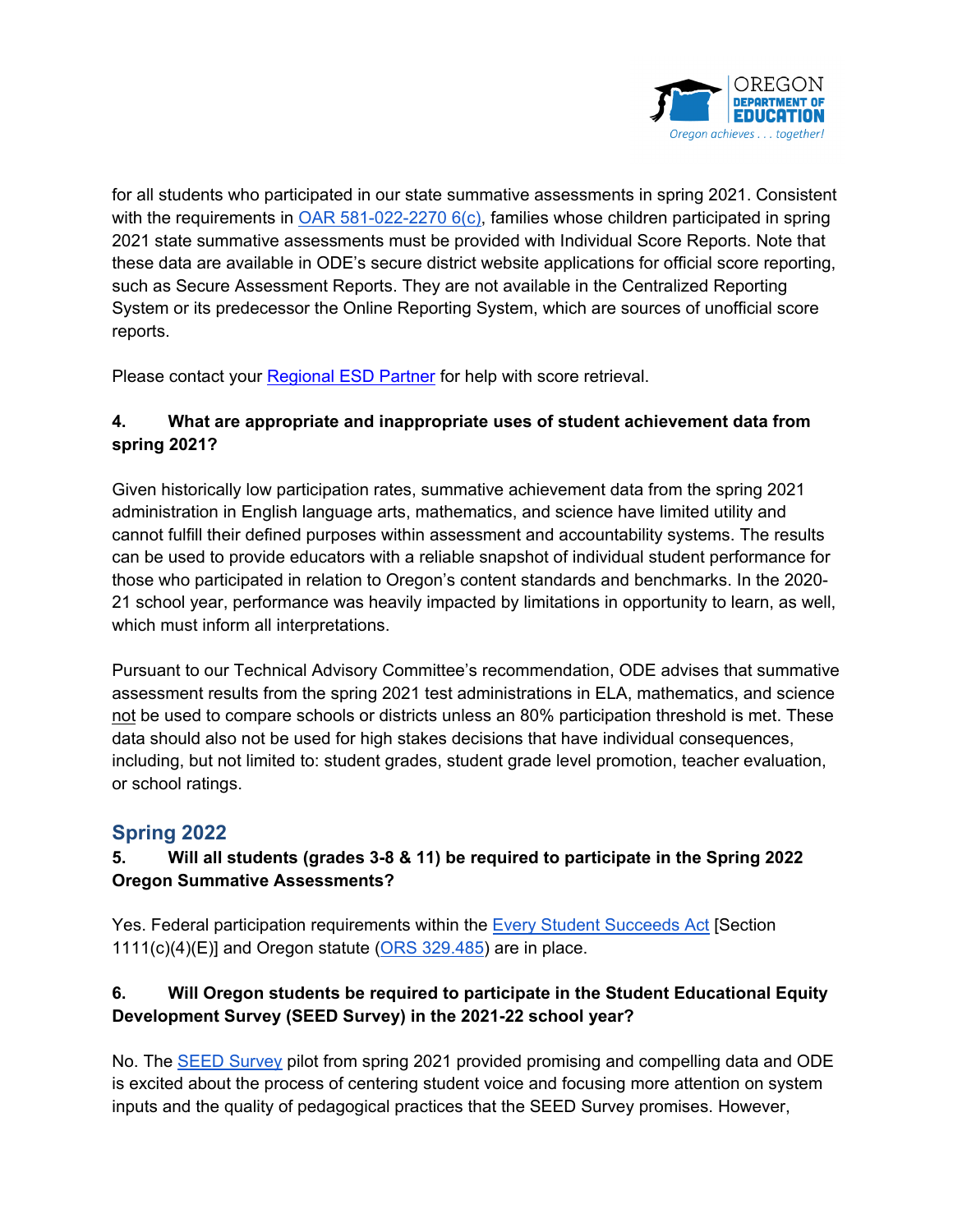

participation was significantly impacted by the pandemic and was not sufficient to support generalizable determinations regarding design or efficacy. ODE will work with districts who participated in 2021 to interpret and make use of their data, as well as working with education partners to increase participation as we extend the SEED Survey pilot into spring 2022. The SEED pilot for 2021-22 will include new and revised items, as well as high school versions in Grades 9, 10, and 11.

#### **7. What is the testing schedule for 2021-22?**

The [2021-22 testing schedule](https://www.oregon.gov/ode/educator-resources/assessment/Documents/testingschedule.pdf) is posted on ODE's website and on the state testing portal. The ELPA Screener is available nearly year-round, from August 3, 2021 through July 15, 2022.

# **8. Will the Spring 2022 Oregon Summative Assessments have the same number and types of questions as in prior years?**

The ELA and mathematics summative assessments have been shortened to maximize their efficiency and to better align with recently updated Oregon State Standards. Both assessments will include a Computer Adaptive Test (CAT) component and a Performance Task (PT) component. The CAT portion of these summative assessments have been reduced for ELA and mathematics, compared to the respective pre-pandemic CAT, in order to maximize efficiency. The PTs will be consistent with those used in prior years, however, ODE will be shifting the assessment of narrative writing to the local level and will not include narrative writing in the OSAS ELA summative assessments. There are no changes to the types of questions in either assessment. More specific blueprint information will be posted on the [ELA Assessment](https://www.oregon.gov/ode/educator-resources/assessment/Pages/English-Language-Arts.aspx) and [Math Assessment](https://www.oregon.gov/ode/educator-resources/assessment/Pages/Mathematics.aspx) webpages by October 29, 2021.

The science assessment, as well as the Oregon Extended Assessments, will have the same number and types of questions as in years prior to 2020-2021. A summary of the blueprint for Science can be found on the [ODE Science Assessment webpage.](https://www.oregon.gov/ode/educator-resources/assessment/Pages/Science.aspx)

# **9. What are the differences between the shortened 2021 - 22 ELA and Mathematics summative assessments and those employed in 2018-19 (pre-pandemic)?**

Compared to the 2018-19 ELA and Mathematics summative assessments, the number of CAT items has been reduced by 40% on the shortened 2020 - 21 ELA and Mathematics summative assessments. The shortened tests maximize efficiency while maintaining test blueprint adherence. Target Reports will continue to serve as an important resource in understanding longitudinal learning trends, if participation rates are sufficient to allow this use.

# **10. Are Essential Skills required for the class of 2022? What about the class of 2023 or beyond?**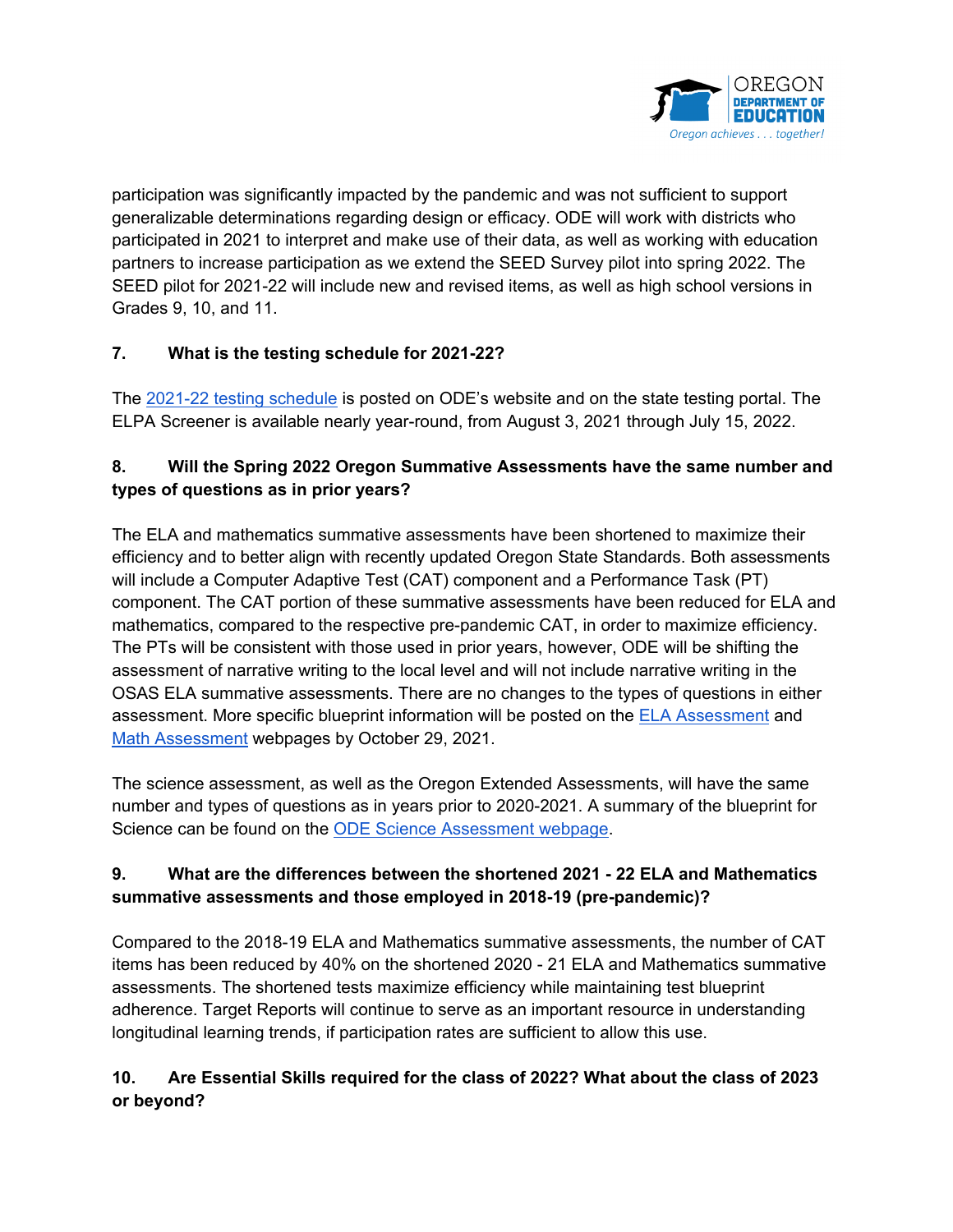

The Oregon Legislative Assembly passe[d](https://olis.oregonlegislature.gov/liz/2021R1/Downloads/MeasureDocument/SB744/Enrolled) [SB 744](https://olis.oregonlegislature.gov/liz/2021R1/Downloads/MeasureDocument/SB744/Enrolled) which directs the Oregon Department of Education to review state requirements for high school diploma options, as well as to review state requirements related to demonstrations of proficiency in Essential Skills. Allowing for this review, students will not be required to show proficiency in Essential Skills as a condition of receiving a high school diploma during the 2021-2022, 2022-2023, and 2023-2024 school years.

*Note: SB 774 applies to the assessment of Essential Skills requirements for receiving a Regular or Modified Diploma and does not suspend the local performance assessment requirements for students in grades 3 through 8 and at least once in high school. Though not related to assessment the education plan, education profile, and extended application graduation requirements remain in place, as well.*

ODE is in the process of reviewing the assessment of Essential Skills requirements. The legislature is requiring a final report, with recommendations, by September of 2022. Pending the review of the state requirements for high diploma options and the need to provide students and families with advance notice of any changes, ODE will provide additional information of Essential Skills requirements to Oregon districts and educators. ODE published a revised [Essential Skills and Local Performance Assessment](https://www.oregon.gov/ode/educator-resources/assessment/Documents/es_localperformanceasmt_manual.pdf) manual for 2021 -22.

#### **11. Will the online reporting system (ORS) still be available for districts to review district level data?**

The Online Reporting System (ORS) has transitioned to the Centralized Reporting System (CRS) in 2021-22 and going forward. CRS improves functionality and navigability, and provides reports for all of Oregon's tests (ELA, Math, Science, ELPA Summative and Screener, as well as ELA/Math and Science Interims).

An updated CRS User Guide can be found on the [Test Administration](https://www.oregon.gov/ode/educator-resources/assessment/Pages/Assessment-Administration.aspx) page.

# **Opt-Out and Exemption**

#### **12. What's the difference between an opt-out and a parent request for exemption?**

The term "opt-out" refers to the legislatively created process that applies specifically to the ELA and mathematics assessments. Parents may opt out of ELA and Mathematics by submitting the ODE state-created opt-out form (found on the [Test Administration](https://www.oregon.gov/ode/educator-resources/assessment/Pages/Assessment-Administration.aspx) page, under the Forms pulldown). Exemptions are available under [OAR 581-021-0009: Exemptions.](https://secure.sos.state.or.us/oard/viewSingleRule.action;JSESSIONID_OARD=dqfA77uD9t03lr038AKLdP3DN5aJ8wNy2L0Qup0XEemyKTNCJRdo!-1024219277?ruleVrsnRsn=261242) Parents may submit a written request based on disability or religion. Please see the table below for those assessments that are eligible for parent opt-out versus those that are eligible for exemption.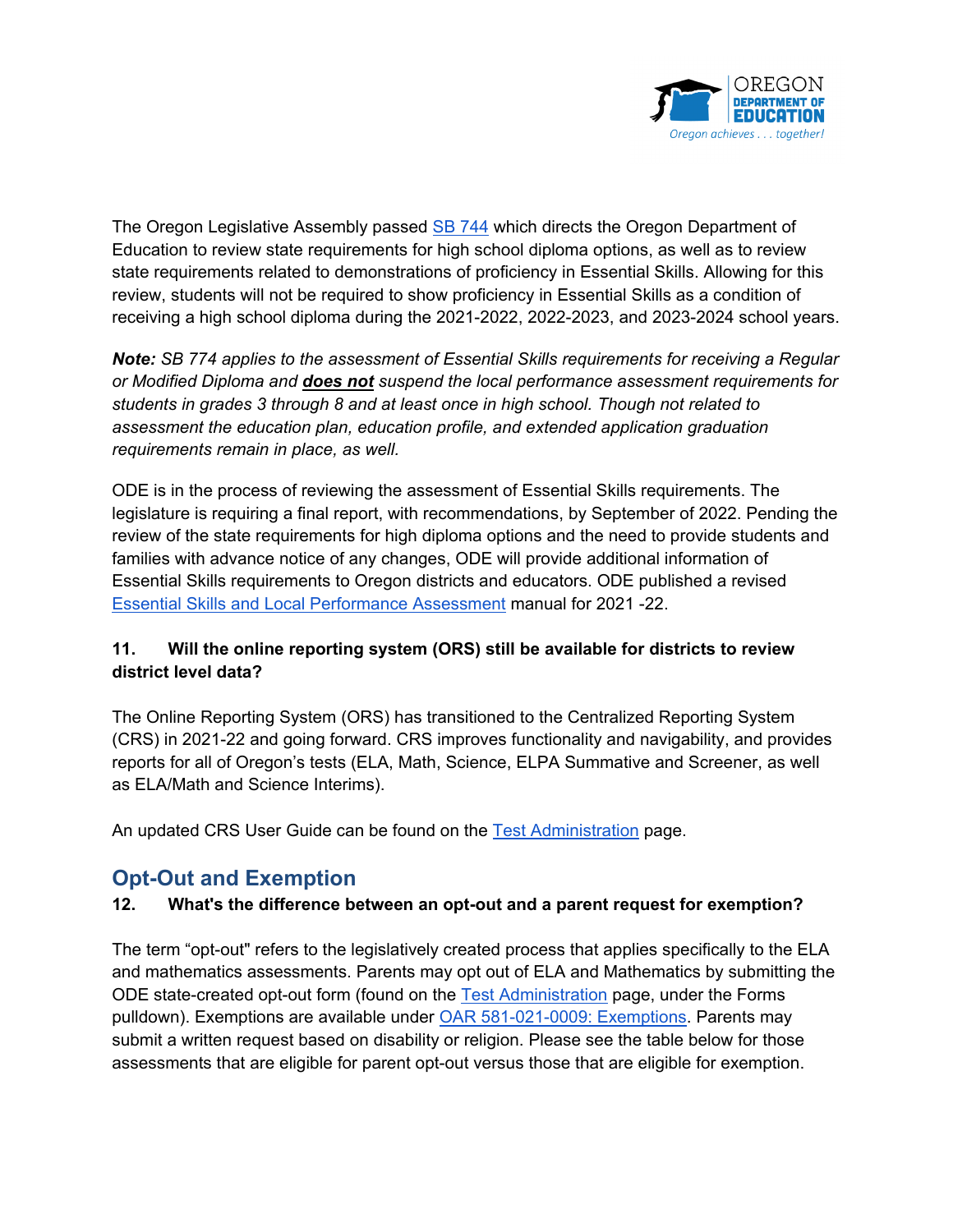

| <b>Assessment</b>                                                                        | <b>Eligible for Parent Opt-out</b> | <b>Eligible for Parent</b><br><b>Exemption</b> |
|------------------------------------------------------------------------------------------|------------------------------------|------------------------------------------------|
| <b>English language arts (both</b><br>the general assessment and<br>the Oregon Extended) | X                                  |                                                |
| <b>Mathematics</b> (both the<br>general assessment and the<br>Oregon Extended)           | X                                  |                                                |
| <b>Science</b> (both the general<br>assessment and the Oregon<br>Extended)               |                                    | X                                              |
| <b>English language</b><br>proficiency assessment<br>(Summative and Screener)            |                                    | X                                              |
| <b>SEED Survey</b>                                                                       |                                    | X                                              |

#### **13. Can the opt-out letter districts send include Science in addition to Math and ELA?**

No. Science is subject to a separate process, as is the ELPA, called parent exemption. It cannot be combined with ELA and Math. Recent legislative proposals to alter or expand the opt-out process did not move forward.

# **Other Assessments**

#### **14. Will the Kindergarten Assessment be required in the fall 2021?**

No. The Oregon Kindergarten Assessment (KA) was suspended in fall of 2020 and 2021 by the State Board of Education due to both the pandemic and concerns related to its design and implementation. ODE and ELD are committed to engaging education and community partners in the 2021-22 school year to determine how the KA should be redesigned for future administrations.

#### **15. What is required for Dyslexia Screening?**

Pursuant to **OAR 581-022-2445**, districts must universally screen all students for risk factors of dyslexia in kindergarten, and in first grade for students who first enroll in a public school in Oregon in first grade, using a screening tool from the [Department's approved list.](https://www.oregon.gov/ode/students-and-family/SpecialEducation/RegPrograms_BestPractice/Documents/approveduniversalscreeners.pdf) Updates to the ODE List of Approved Universal Screening Tools for Risk Factors of Dyslexia will be announced on the ODE Dyslexia [webpage.](https://www.oregon.gov/ode/students-and-family/SpecialEducation/RegPrograms_BestPractice/Pages/Dyslexia.aspx)